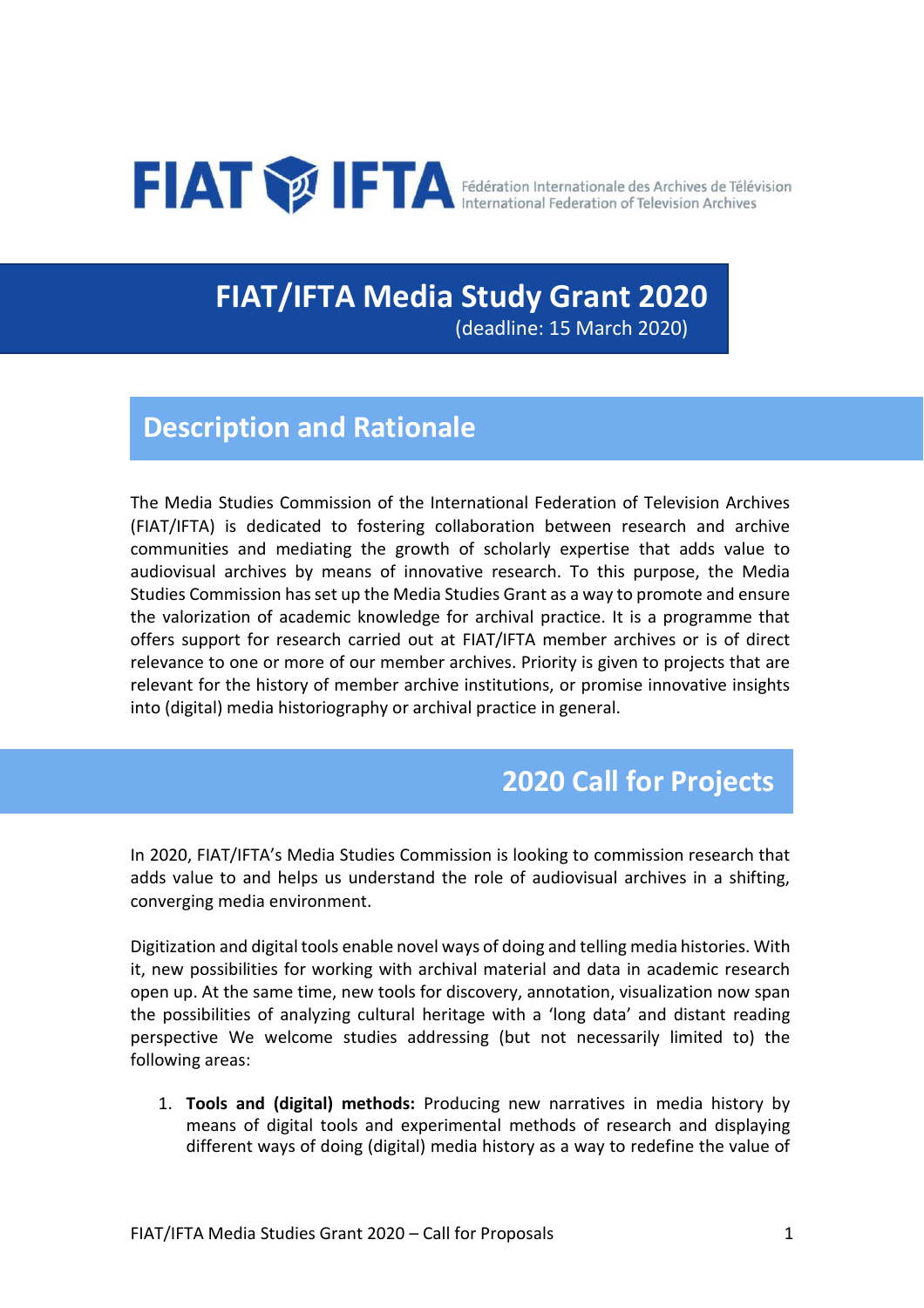historical archival content.

- 2. **Storytelling:** Highlighting new and interactive forms of storytelling that help revisit media history practices in the digital age.
- 3. **Archives as (big) data:** Reconceptualizing archives as (big) data to help us tap into unexplored narratives of media history. Reframing the historical and public value of audiovisual archives with mining and visualization tools.
- 4. **Archival access in the digital age:** Renewing strategies and practices for making archives accessible through different digital spaces, including social media and mobile apps. Addressing archival access strategies in an international context or working with datasets<sup>1</sup> from different archives.
- 5. **Users and use practices:** Revisiting approaches for researching users and user practices in relation to digital archives.

Awarded candidates are expected to deliver by the end of their grant period:

- A written report of their research at the quality standards of a scholarly article.
- An audiovisual essay, an interactive digital story or a creative demo (depending on the nature of the proposed project). Please make sure there are no copyright restrictions for the archival material you may want to re-use in this type of output.<sup>2</sup>

All output needs to mention the support of FIAT/IFTA. Successful candidates are required to present their research results at the FIAT/IFTA World Conference in Dublin, 26-29 October 2020.



The Media Studies Grant makes available a maximum of €7000 for original and innovative projects that aim to:

- help us understand the role of audiovisual archives in a digital environment.
- unearth new narratives of media history.
- collect, disseminate and engage with historical sources that complement existing archive collections.

 $1$  Please check in advance whether any datasets are available for research at the archive institution you're interested in collaborating with.

<sup>&</sup>lt;sup>2</sup> The candidates carry full responsibility for determining the copyright status of the archival material they may want to re-use their digital output. To avoid copyright infringements, always check with the archive holder on the copyright status of the archival material you're interested in re-using.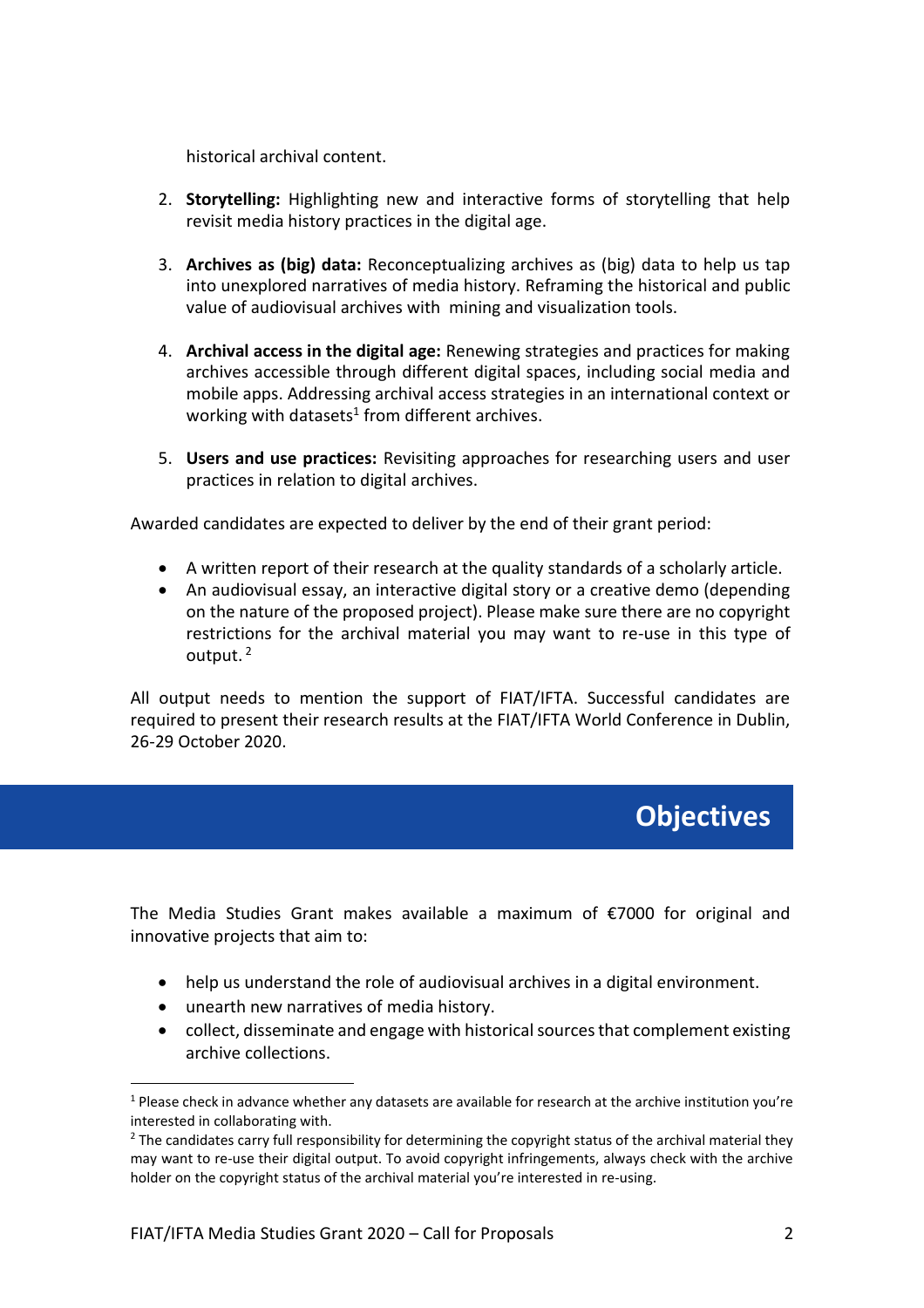- conceptualize new ways of doing media history in the digital age.
- experiment with innovative methods of researching (digital) archives.
- valorize and disseminate knowledge of archive collections by means of interactive publications, multi-media presentations, digital applications and other creative demos.
- Produce open-source softwares aimed at a better understanding and exploitation of audiovisual archives.
- Release open-data corpora that would contribute to help further media studies.

#### **Do you have more questions?**

Please contact our commission members! For questions pertaining to access, archival collections and datasets made available for research by different archival institutions, you may contact our following members:

Herbert Hayduck (ORF, Austria): [archiv@orf.at](mailto:archiv@orf.at) Claude Mussou (INA, France): [cmussou@ina.fr](mailto:cmussou@ina.fr) Silvia Proscia (RAI, Italy): [silvia.proscia@rai.it](mailto:silvia.proscia@rai.it) Masaya Maéda (NHK, Japan): [maeda.m-is@nhk.or.jp](mailto:maeda.m-is@nhk.or.jp) Daniela Floris (RAI, Italy): [daniela.floris@rai.it](mailto:daniela.floris@rai.it) David Doukhan (INA, France): [ddoukhan@ina.fr](mailto:ddoukhan@ina.fr) Virginia Bazán Gil (RTVE, Spain): [virginia.bazan@rtve.es](mailto:virginia.bazan@rtve.es) Lisa Kerrigan (BFI, UK): [lisa.Kerrigan@bfi.org.uk](mailto:lisa.Kerrigan@bfi.org.uk) Bas Agterberg (NISV, Netherlands): [bagterberg@beeldengeluid.nl](mailto:bagterberg@beeldengeluid.nl) Liam Wylie (RTÉ, Ireland): [liam.Wylie@rte.ie](mailto:liam.Wylie@rte.ie)

Questions pertaining to academic research can be addressed to:

Dana Mustata, University of Groningen: [d.Mustata@rug.nl](mailto:d.Mustata@rug.nl) Andy O'Dwyer, University of Luxembourg: [andy.odwyer@uni.lu](mailto:andy.odwyer@uni.lu)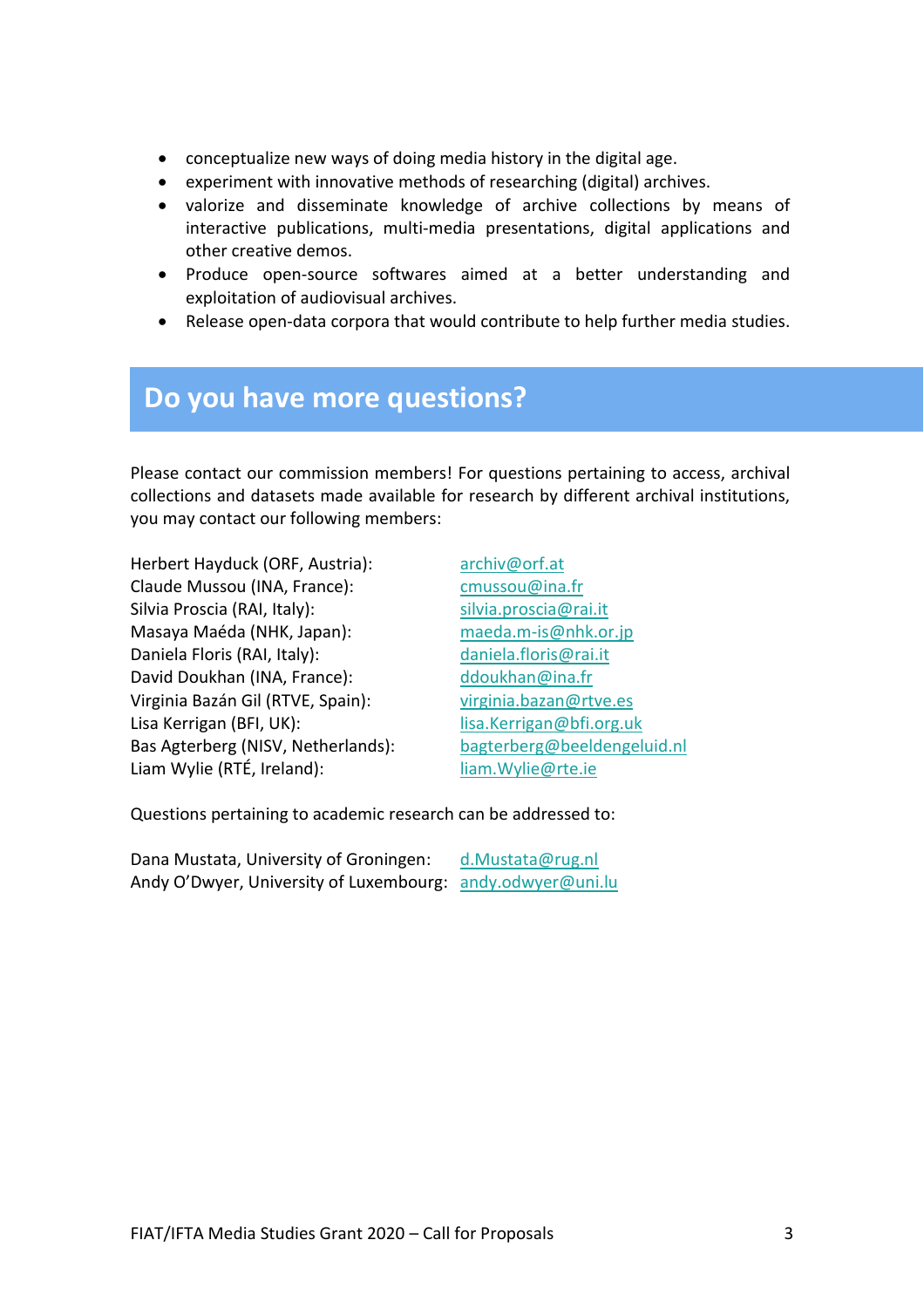- Candidates are required to send in their application in PDF format by 15 March 2020.
- Applications should be emailed to: Herbert Hayduck, [archiv@orf.at](mailto:archiv@orf.at)
- Candidates are required to present their findings at the FIAT/IFTA World Conference and deliver all output as agreed upon in the funding agreement between FIAT/IFTA and the candidate.
- All results, publications and presentations derived from the study should mention the support of FIAT/IFTA Media Studies Commission and should be made available to FIAT/IFTA.
- FIAT/IFTA reserves the right to make accessible the output of funded studies on its own website.
- Proposed studies can be part of a bigger project (e.g. master thesis, PhD dissertation, book project, etc.) or can be stand-alone research initiatives that the candidate wishes to pursue.

## **Budget**

Applicants can ask for a budget of  $\epsilon$  2500 up to a maximum of  $\epsilon$  7000 to support their travel and accommodation costs for the purpose of the proposed study, including travel to FIAT/IFTA-event (see below under "output").

Researchers affiliated to a research institution who also have teaching responsibilities can use (part of) the allocated budget to buy themselves the research time needed for the proposed study. In this case, they should specify the research time that will be charged on the budget.

Senior researchers may use (parts of) the budget to hire interns or student assistants to assist with tasks on the project (e.g. corpus annotation). When third-party personnel is hired on the project, the senior researcher remains in charge of the project and is responsible for the final output.



We encourage master and PhD students as well as researchers affiliated to a university

FIAT/IFTA Media Studies Grant 2020 – Call for Proposals 4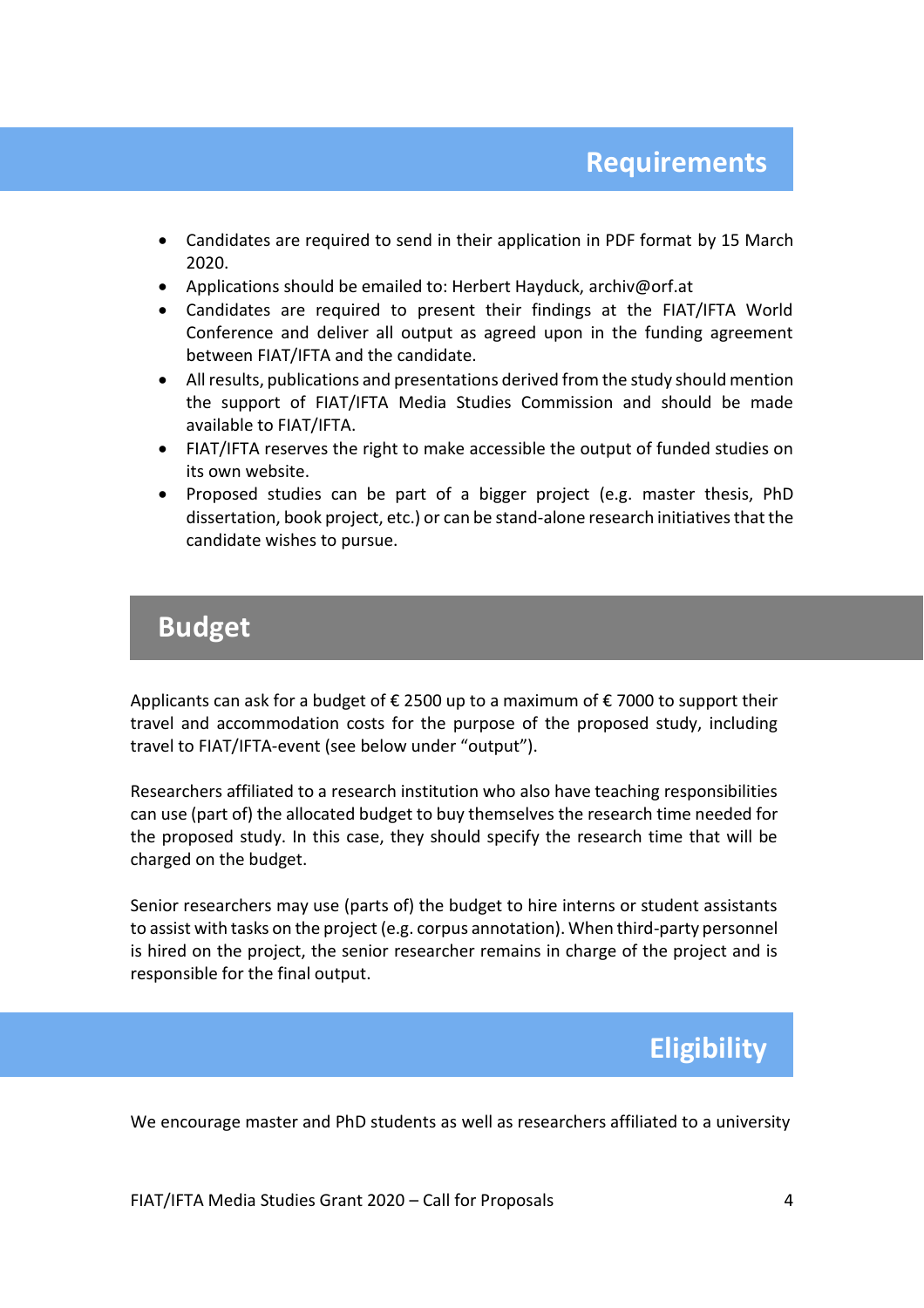to apply for a Media Studies Grant with FIAT/IFTA Media Studies Commission.

Master and PhD students applying for a Study Grant need to send in together with their application a letter from their thesis supervisor showing support for the proposed study.

Awarded studies must be affiliated to a FIAT/IFTA member archive, either by exploring their collection or datasets for research purposes and/or carrying out research that is of direct relevance to a member archive institution.

Applicants should provide a support letter from FIAT/IFTA member's representative providing the collections which will be used in the study.

## **How to apply**

Applicants must send in an application for a Media Studies Grant. The applications should not exceed a maximum of 1000 words and need to include a:

**Project description**. This should outline the rationale of the project, the main research question(s), a description of the topic being researched, indication of the archival material or dataset to be studied and an explanation of the relevance of the proposed study for the research as well as archive communities. In case the project is part of a larger project, the candidate needs to specify how the proposed study contributes to the overall project.

**Output.** Candidates should specify the output resulting from the proposed study, including publications, presentations, software development, corpora annotation, and any other forms of knowledge utilization (e.g. virtual exhibitions, video essays, interactive storytelling applications etc.). At the end of their study, successful candidates are required to present their findings at a FIAT/IFTA public event to be agreed between the Media Studies Commission and the successful candidate and send in a written report outlining the research they've conducted and the main findings of their research. This report will be made available on the FIAT/IFTA website.

**Workplan.** Applicants should detail as much as possible all the research activities they plan to carry out as part of the proposed study and the time allocated for each of these activities. Please be aware that the Media Studies Grant only supports smallscale projects of 3-5 months.

**Budget.** Travel, accommodation and secondment costs can be covered by the Media Studies Grant. The budget can also be used for funding short-term internships, archive annotation campaigns, or paying for transport/accommodation fees required for the interactions with the FIAT/IFTA archive member. For experimental projects, minimal